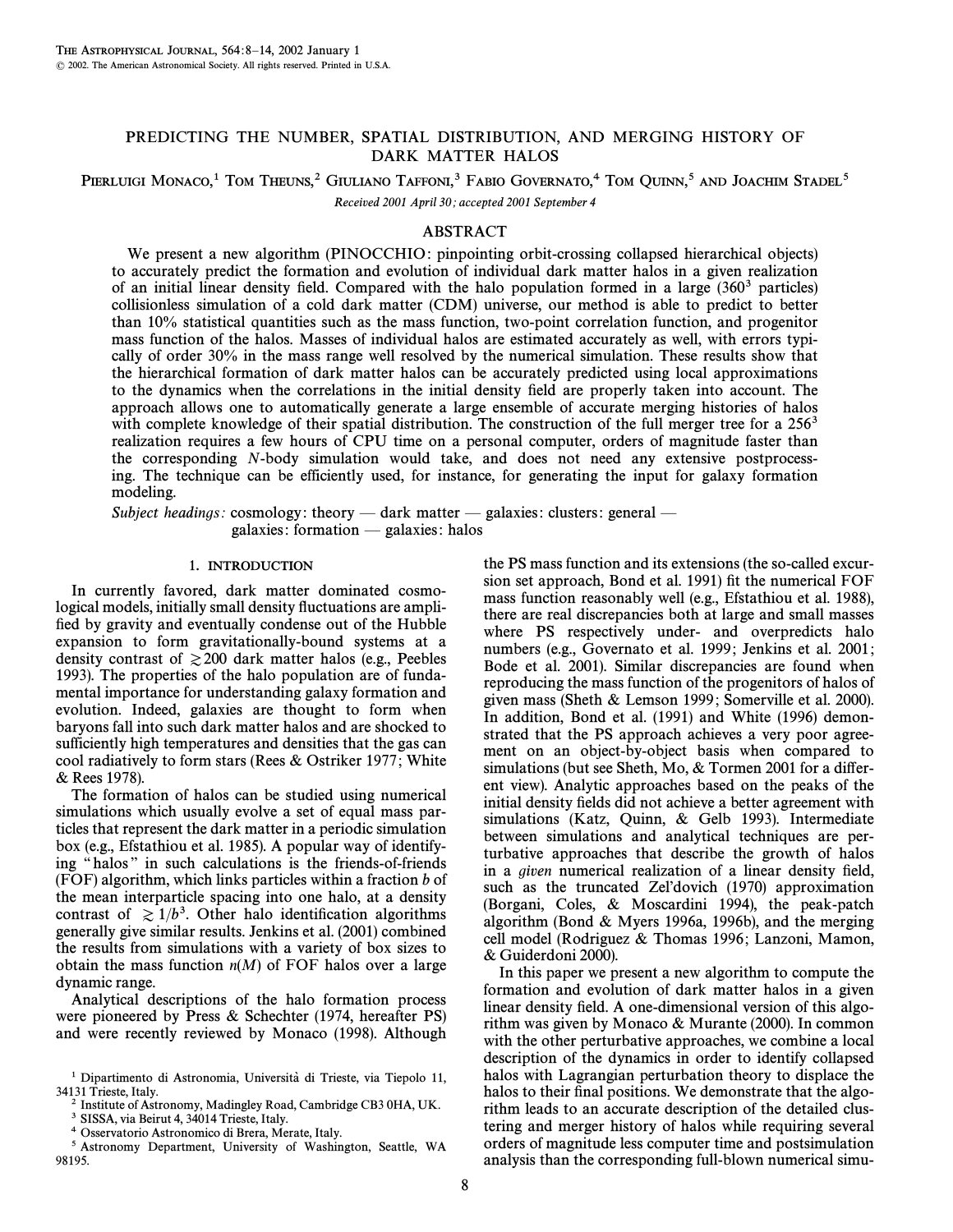lation. In addition, the successful reproduction of the merger history demonstrates that we have identified the key processes that govern halo formation, and that these can be described with a perturbative approach.

We follow a two-step procedure that mimics the hierarchical build-up of halos through accretion and merging. The first step identifies orbit-crossing  $(OC)$  as the instant at which a mass element undergoes collapse. We compute OC numerically by applying local ellipsoidal collapse approximation to the full Lagrangian perturbative expansion (Bond & Myers 1996a ; Monaco 1995, 1997). This part is the more computationally expensive, requiring several hours of computer time for a  $256<sup>3</sup>$  realization. The second step groups the collapsed particles into disjoint halos, using an algorithm similar to that used to identify halos in N-body simulations. Basically, a particle accretes onto a halo if it is sufficiently close to it at its collapse instant. We use Lagrangian perturbation theory (LPT, Catelan 1995; Bouchet 1996; Buchert 1996) to compute the positions of halos and particles. Seed halos are local maxima of the collapse redshift. This second step automatically determines the full merger history of halos and requires negligible computer time. Compared to simulations, the first step determines when a simulation particle enters a high-density region, whereas the second identifies the halos.

Since our method describes, in the linear density field, the hierarchical build-up of objects that have undergone OC, we refer to it as PINOCCHIO: pinpointing orbit-crossed collapsed hierarchical objects. In the next section we describe the algorithm in more detail. In  $\S$  3 we compare its predictions with those from simulations and discuss possible applications of the method. Section 4 gives the conclusions. Technical details and resolution issues are addressed in forthcoming papers (Monaco, Theuns,  $& Taffoni 2001;$ Taffoni, Monaco, & Theuns 2001).

## 2. THE ALGORITHM

#### 2.1. Orbit Crossing

Consider a random realization of a density field,  $\rho(q)$ , where *q* denotes Lagrangian (initial) coordinates, and let  $\phi(q)$  be the corresponding peculiar potential. Both fields can be smoothed by convolving them with a Gaussian with FWHM R; we denote them as  $\rho(q, R)$  and  $\phi(q, R)$ , respectively. The first derivative of the potential,  $\partial_a$ ,  $\phi$ , describes the motion of the particle in the Zel'dovich (1970) approximation, and the shear tensor,  $\partial_{a_i} \partial_{a_j} \phi$ , can be used to give a description of the deformation of the mass element based on ellipsoidal collapse (Bond & Myers 1996a; Monaco 1995, 1997). In our context, ellipsoidal collapse is a convenient truncation of LPT (Monaco 1997).

For a given smoothing radius  $R$ , the density of a mass element will become infinite as soon as at least one of the ellipsoid's axes reaches zero size, at which point the relation  $x(q)$  becomes multivalued and the Jacobian of the transformation  $q \rightarrow x$ ,  $J = \det |\partial x / \partial q| = 0$ . This is the definition of OC. We argue that after this instant  $t_c$ , nonlinear processes will become important and hence further predictions of what happens to the mass element can not be safely made using LPT. However, as the density of the mass element is already very high, we regard it as a candidate for the building up of a collapsed halo at time  $t_c(R)$ . A different definition c of collapse was used, e.g., by Audit, Teyssier, & Alimi (1997), Lee & Shandarin (1998), and Sheth & Tormen (1999).

In practice we generate the density field  $\rho$  on a cubic grid. In our description, mass elements (or "particles") then correspond to the grid vertices  $q$ . The potential  $\phi$  and its derivatives are computed from  $\rho$  using fast Fourier transforms. We typically use  $\sim$  20 logarithmically spaced smoothing radii. Applying local ellipsoidal collapse to each particle, we obtain the collapse redshift on each smoothing scale, and we record for each particle the highest collapse redshift  $z_c$ , the corresponding smoothing scale  $R_c$ , and the Zel'dovich  $R_c$ <br>(1970) estimates for the negaliar velocity  $n(R) \propto \nabla \phi(a, R)$ (1970) estimates for the peculiar velocity  $v_c(R_c) \propto \nabla \phi(\boldsymbol{q}, R_c)$ <br>on that smoothing scale. Note that at this stage we make no on that smoothing scale. Note that at this stage we make no<br>on that smoothing scale. Note that at this stage we make no prediction of the mass of the collapsed halo that the particle accreted onto.

In fact, the collapsed mass element will not necessarily have accreted onto any halo, but may instead have become part of a filament or sheet (collectively referred to as filaments" hereafter), since these have undergone OC as well. These structures trace the moderate over-densities that connect the much higher density collapsed halos in simulations. The next subsection describes how the OC region is divided into collapsed halos and OC filaments.

## 2.2. Fragmentation

The grouping of OC particles into halos mimics the hierarchical formation of objects, and also the way in which halo finders identify collapsed objects in simulations. We begin by sorting particles according to decreasing collapse redshift,  $z_c$ , and starting from the highest  $z_c$  we decide the fate of the collapsed particle, working our way down, forward in time to the last particle to collapse.

Briefly, at the instant the particle is deemed to collapse, we decide which halo, if any, it accreted onto. The candidate halos are those that already contain one Lagrangian neighbor of the particle.<sup>6</sup> The particle will accrete onto the halo if it is sufficiently close to it at the collapse time, mimicking the construction of FOF halos. We use the Zel'dovich velocities  $v<sub>c</sub>$  as defined earlier to compute the distance, at **<sup>c</sup>** the collapse time, between the particle and the candidate halo. If a particle has more than one candidate halo, we also check whether these halos should merge, using a similar merger criterion. Notice that in this way halos are by construction connected regions in Lagrangian space.

More in detail, we apply the following rules for accretion and merging. (Lengths are in units of the grid spacing;  $R_M = M^{1/3}$  is the "radius" of a halo of M particles.)

1. Seed halos—Local maxima of the collapse redshift  $z_c$ are seeds for a new halo.

2. Accretion—A collapsing particle (not a local maximum) accretes onto a candidate halo (i.e., containing one of its Lagrangian neighbors) if the distance d, at the collapse time between particle and halo center-of-mass is  $d \le f_a R_M$ . The quantity  $f_a$  is a parameter of order unity, analogous to the linking-length parameter used to identify analogous to the linking-length parameter used to identify FOF halos. If the particle is able to accrete onto two (or more) halos, we assign it to the one for which  $d/R_M$  is the smallest.

3. Merging—If the particle has more than one candidate halo, then these halos are merged if their mutual distance  $d$ , again at the particle's collapse time, is  $d \le f_m R_M$ , where  $R_M$ again at the particle's collapse time, is  $d \le f_m R_M$ , where  $R_M$  refers to the larger halo and  $f_m$  is again a parameter of order

<sup>6</sup> On the initial grid *q* of Lagrangian positions, the six particles nearest to a given particle are its Lagrangian neighbors.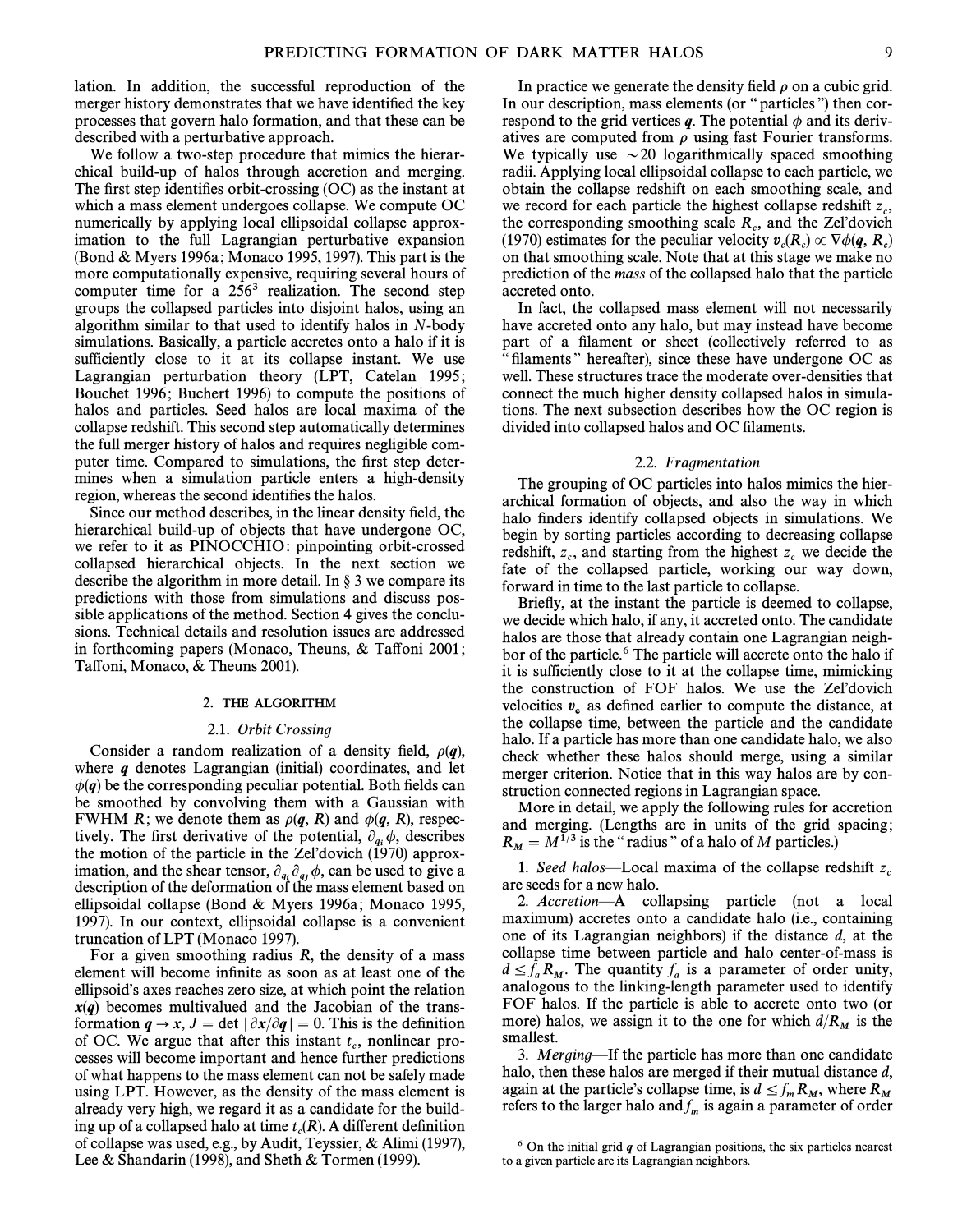unity. Since we only consider six Lagrangian neighbors, up to six halos may merge at a given time, although binary and ternary mergers are of course much more frequent.

4. Filaments—With these rules for accretion and merging, some collapsing particles do not accrete onto a halo at their collapse time. Since these particles tend to occur in the mildly over-dense regions that connect the halos (visible as a filamentary network between halos in simulations), we assign them to a "filaments" group. In N-body simulations, some particles accrete onto a halo directly from this filamentary network, without passing through a collapsed halo first. In order to account for this, we check the Lagrangian neighbors of a particle that accretes onto a halo according to the accretion condition (2). If any of these neighbors already belong to the filaments group, then they also accrete onto that halo. (So up to five additional particles may accrete onto the halo, if their common Lagrangian neighbor satisfies condition [2]).

When the groups are very small,  $R_M$  is comparable to the grid spacing, and the Zel'dovich displacements are often not sufficiently accurate for the accretion or merging condition to be fulfilled. This resolution effect results in producing too few small halos at high redshift. To remedy this we improve the accretion condition to  $d < f_a R_M + f_r$ , and similarly for merging Our algorithm thus contains three parameters (f) merging. Our algorithm thus contains three parameters  $(f_a)$ , f and f, which need to be calibrated using the FOF mass<br>function as determined from a simulation and which have  $r_m$ , and  $r_f$ , which heed to be canonical doing the  $r$  or mass obvious physical interpretations in terms of accretion, merging and resolution effects. Optimal values are  $f_a = 0.18$ , for a  $f_a = 0.35$ , and f,  $f = 0.7$ . These values were obtained by com-<br>naring the DINOCCHIO mass function with those of  $r_m = 0.55$ , and  $r_r = 0.7$ . These values were obtained by com-<br>paring the PINOCCHIO mass function with those of several simulations, including the standard SCDM one discussed below, a  $\Lambda$ CDM simulation ( $\Omega_m = 0.3, \ \Omega_{\Lambda} = 0.7,$  $\sigma_8 = 1, h = 0.7$  run with the same simulation code and box size (500  $h^{-1}$  Mpc) and another  $\Lambda$ CDM simulation ( $\Omega_{\Lambda}$  = 0.7,  $\Omega_m = 0.3$ ,  $\sigma_8 = 0.9$ ,  $h = 0.65$ ) with different resolutions (128<sup>3</sup> and 256<sup>3</sup> particles) in a smaller hox of 100  $h^{-1}$  Mpc  $(128<sup>3</sup>$  and 256<sup>3</sup> particles) in a smaller box of 100  $h<sup>-1</sup>$  Mpc, evolved with the P3M HYDRA code (Couchman 1991). The agreement between PINOCCHIO and these other simulations is as good as the comparison with the SCDM simulation described in the next section; the best fit parameters are found to agree within  $\sim 0.01$ . However, at smaller and more nonlinear scales, more subtle resolution effects appear for which corrections can be made. These details will be discussed in the forthcoming paper Monaco et al. (2001).

## 3. RESULTS

We have applied PINOCCHIO to the initial conditions of a simulation by Governato et al (1999). This largevolume, dissipationless simulation uses  $360<sup>3</sup>$  dark matter particles and was evolved using the PKDGRAV tree code (comoving box size 500  $h^{-1}$  Mpc, matter density  $\Omega_m = 1$ ,<br>Hubble constant  $H_1 = 50$  km s<sup>-1</sup>, Mpc<sup>-1</sup>, standard CDM Hubble constant  $H_0 = 50 \text{ km s}^{-1} \text{ Mpc}^{-1}$ , standard CDM<br>spectrum with  $\sigma_8 = 1$ ). Halos have been identified at several<br>output times using a standard EOE algorithm with linking output times using a standard FOF algorithm with linking length  $b = 0.2$ . PINOCCHIO is fast: Resampling the initial conditions onto a  $256<sup>3</sup>$  grid, the first stage of computing orbit-crossing requires  $\sim 6$  hours of CPU time; the second step of identifying the halos takes just a few minutes. (Timings refer to a Pentium III 450 MHz personal computer. Memory requirement in this case amounts to  $\sim$  512 megabytes of RAM). These timings should be contrasted with the several hundreds of hours on 256 nodes of a T3E

Cray supercomputer required to perform the original simulation. Moreover, PINOCCHIO immediately outputs the merger tree of each halo, which should be contrasted to the complicated and expensive postprocessing necessary to extract merger trees from a simulation.

One way to understand the large speed-up between an N-body simulation and PINOCCHIO is that most of the CPU time used in the N-body simulation is spent integrating the orbits for particles already inside a halo. These particles undergo large accelerations as they orbit inside the halo, and hence may require thousands of time steps in order for their orbits to be integrated accurately. PINOC-CHIO, on the other hand, completely ignores particles once they are inside a halo and so can use far fewer steps per particle to perform the whole simulation, since it only needs to compute the particle's orbit before it enters any highdensity region. Obviously, all information on the internal structure of the halo is lost in the process, but it is well known that several millions of particles are required to get the internal structure correct. (See the controversy about the slope of halo profiles as determined using highresolution collisionless simulations, e.g., Ghingha et al. 2000.) In the following, we demonstrate that PINOCCHIO is indeed able to predict the merging and clustering properties of halos very accurately.

PINOCCHIO reproduces the mass function  $Mn(M)$ (number of objects per unit volume and unit  $\ln M$ ) to better than 10% at all redshifts (Fig. 1) in the mass range in which halos have at least  $\sim$  30 particles and Poisson error bars are small. To make this more evident, we plot in the lower panel of Figure 1 the residuals with respect to the  $z=0$  FOF mass function. This level of accuracy improves over the fit proposed by Sheth & Tormen (1999). The PS mass function, which over- (under-) predicts the number of low- (high-) mass objects, is shown for comparison as well.

The good agreement between halo masses is not just statistical in nature. We have plotted in Figure 2 the masses of the halos that a particle is assigned to, for both PINOC-CHIO and FOF halos, for a random subset of particles drawn from the initial conditions. The correlation between PINOCCHIO and FOF masses is extremely tight and is dramatically better than PS (compare with Fig. 2 in Sheth et al. 2001), and also improves over peak-patch (Bond & Myers 1996b, their Fig. 11).

Figure 2 contains outliers which correspond to particles that are assigned to a different halo (or are not assigned to a halo at all) by PINOCCHIO than by the simulation (or vice versa). We have investigated in detail the typical overlap in the initial conditions between simulated halos and those found by PINOCCHIO. Since PINOCCHIO refers to the same initial conditions as the simulation, we can determine the fraction of Lagrangian volume  $V_{\rm P}$  of a given halo identified by PINOCCHIO that overlaps the Lagrangian volume  $V_{\text{FOF}}$  of a FOF halo. In general, for any FOF halo, the volume  $V_{\text{FOF}}$  may overlap with the Lagrangian volumes of several PINOCCHIO halos (and vice versa). For example, if two PINOCCHIO halos fail to merge, whereas the corresponding FOF halos do merge, then the volume  $V_{\text{FOF}}$  may be broken up into two PINOCCHIO volumes  $V_p$ . We P choose to pair up two halos between the two catalogs if their Lagrangian volumes overlap to better than 30%. Paired-up halos are in addition called "cleanly assigned" if the intersection of  $V_{\text{FOF}}$  with  $V_{\text{p}}$  is larger than for any other  $\text{FOF}$  halo, and vice versa. Paired up halos that are not FOF halo, and vice versa. Paired-up halos that are not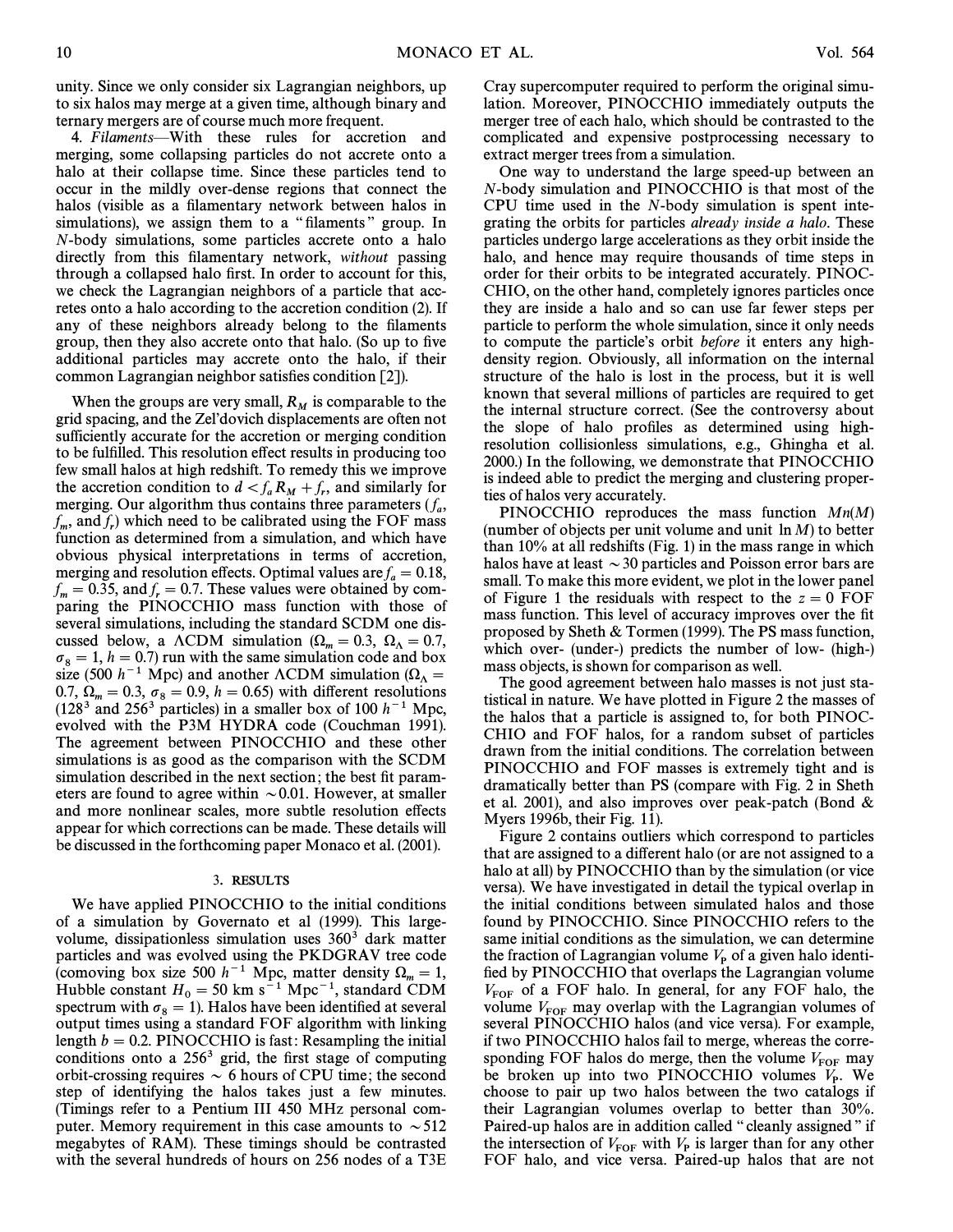

FIG. 1.—Comparison of mass function  $Mn(M)$  in a standard CDM model ( $\Omega_m = 1$ ). Top panel: Simulated mass function for FOF selected halos (solid lines with Poissonian error bars), PINOCCHIO mass function (filled circles), the fit by Sheth & Tormen (short dashed lines), and PS function (long dashed lines), at redshifts  $z = 0$ , 0.43, 1.13, and 1.86 (higher redshift curves are offset by 0.1 dex both vertically and horizontally for improved clarity). Vertical lines show limits corresponding to simulation halos with 10, 50, 100, 500, and 1000 particles  $(256<sup>3</sup>$  resampling). Bottom panel: Difference between simulated mass function and PINOCCHIO (filled dots), Sheth & Tormen fit (short dashed line), and PS (long dashed line) at  $z=0$ .



FIG. 2. Predicted halo mass against FOF halo mass for a subset of the particles of Governato et al. (1999)  $\Omega_m = 1$  simulation at redshift  $z = 0$ . The PINOCCHIO masses are highly correlated with the FOF masses. Points which have not collapsed have been arbitrarily assigned a mass of  $10^{13} M_{\odot}$ .

cleanly assigned are called "split." Denoting the fraction of halos that are cleanly assigned and the fraction that are split by  $f_{\text{cl}}$  and  $f_{\text{split}}$ , respectively, then the fraction of halos that gree not paired up is obviously  $1 - f_{\text{rel}}$ 

are not paired up is obviously  $1 - f_{\text{cl}} - f_{\text{split}}$ .<br>In Figure 3, we show  $f_{\text{cl}}$  and  $f_{\text{split}}$  as a function of halo mass for several redshifts. For sufficiently massive halos  $M \geq 10^{14} M_{\odot}$  (corresponding to 40 particles),  $f_{\rm cl} \geq 0.8$ ,<br>showing that most EOE halos can be unambiguously showing that most FOF halos can be unambiguously associated with a corresponding PINOCCHIO halo, while the fraction of FOF halos split in two or more PINOC-CHIO halos is small. The fraction  $1 - f_{cl} - f_{split}$  of FOF<br>halos that have no corresponding PINOCCHIO halo is  $\frac{1}{\sqrt{61}}$  split of 1 Or halos that have no corresponding PINOCCHIO halo is very small as well, ranging from  $\leq 1\%$  for the most massive halos, to  $\sim$ 15% for small halos with  $\sim$ 40 particles. The latter limit is close to the minimum number needed to correctly numerically simulate the formation of a halo, given an initial density field. For cleanly assigned halos, the bottom panel in the figure shows the fractional overlap  $f_{ov}$ of the respective Lagrangian volumes. A typical value for well-resolved halos is  $f_{ov} \sim 0.7$ , indicating that the mass<br>experience are usually smaller than  $30\%$ . This is made more errors are usually smaller than 30%. This is made more clear in Figure 4, which compares the FOF with the PIN-OCCHIO masses for cleanly assigned halo pairs. The correlation is very tight. The level of agreement between PINOCCHIO and simulations is only weakly dependent on redshift.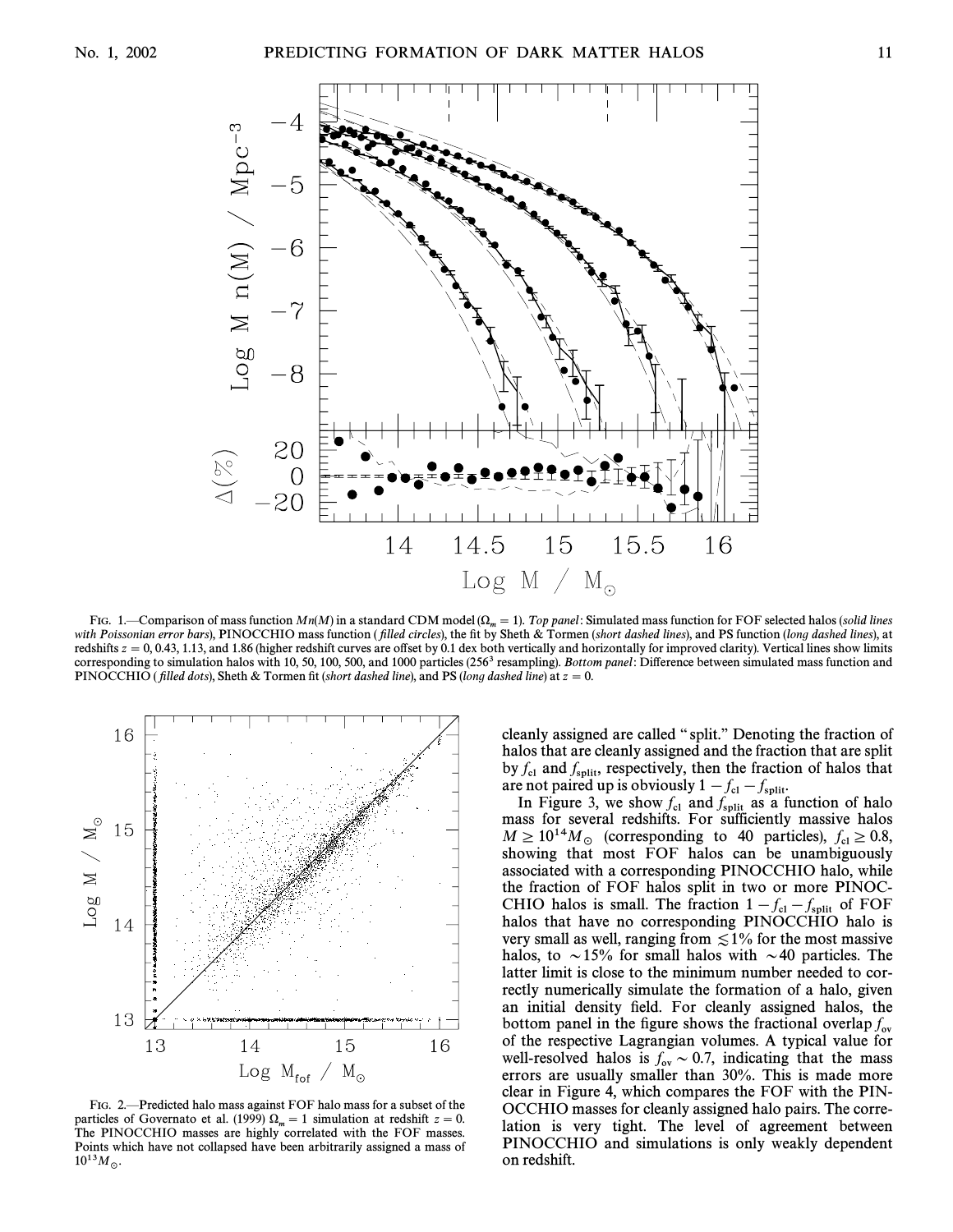

FIG. 3.-Statistics of halo overlap between PINOCCHIO and FOF objects for halos at  $z = 0$  (solid lines),  $z = 0.43$  (dotted lines),  $z = 1.13$  (short dashed lines), and  $z = 1.86$  (long dashed lines). Upper panel: Fraction  $f_{c1}$  of " cleanly assigned " halo pairs between the two catalogs, as a function of mass. *Middle panel*: fraction  $f_{split}$  of FOF halos that are split in two PIN-<br>OCCHIO halos. *Lower panel*: Average overlap in Lagrangian space,  $f_{ov}$ <br>for cleanly paired up halos. (See text for definitions of f, and f, , for cleanly paired-up halos. (See text for definitions of  $f_{c1}$  and  $f_{split}$ .) As in<br>Figure 1, vertical lines show limits corresponding to simulation halos with Figure 1, vertical lines show limits corresponding to simulation halos with 10, 50, 100, 500, and 1000 particles (2563 resampling).

Since PINOCCHIO halos are very similar in detail to their corresponding FOF halos, their merging history and clustering properties can be expected to be very similar as well. The conditional mass function  $n(M, z | M_0, z_0)$  (the number density of objects of mass M at redshift z that are number density of objects of mass M at redshift z that are merged in halos of mass  $M_0$  at the later redshift  $z_0$  is shown<br>in Figure 5. The PS prediction computed following Bond at in Figure 5. The PS prediction, computed following Bond et al. (1991; see also Bower 1991; Lacey & Cole 1993) is also shown. Also in this case the agreement between PINOC-CHIO and the simulation is very good, making an improvement with respect to PS and demonstrating that PINOCCHIO halos undergo a very similar merging history as do FOF halos.



FIG. 4.-PINOCCHIO vs. FOF halo masses for objects that were cleanly assigned between the two respective catalogs. Note that each dot corresponds to a halo pair, which contrasts with Figure 2, where each dot refers to a random point in the initial conditions.

Finally, we compare in Figure 6 the two-point correlation function  $\xi(r)$  of halos as a function of mass and redshift. The agreement with the simulations is again very good. In particular, the high clustering amplitude of massive halos at early times is well-reproduced, and the correlation length  $r_0$  is recovered to within 10% or better, thus improving the PS-like estimate of Sheth et al. (2001) and allowing easy discrimination between different cosmological models (Colberg et al. 2000). The quality of this



FIG. 5.—Conditional mass function of halos with mass  $M_0 = 5$ <br>10<sup>15</sup> M, at redshift  $z = 0$  at the earlier redshifts 1.13 and 1.86 as indi- $\times$  10<sup>15</sup> M<sub>\opptart at redshift  $z = 0$ , at the earlier redshifts 1.13 and 1.86 as indicated. Solid lines with Poissonian error bars are for the simulation, filled</sub> circles correspond to the PINOCCHIO prediction, long dashed lines are the conditional mass function from the PS theory (Bower 1991). The higher redshift results have been offset vertically by 1 dex for clarity. The PINOC-CHIO mass function follows the simulations significantly better than the PS one.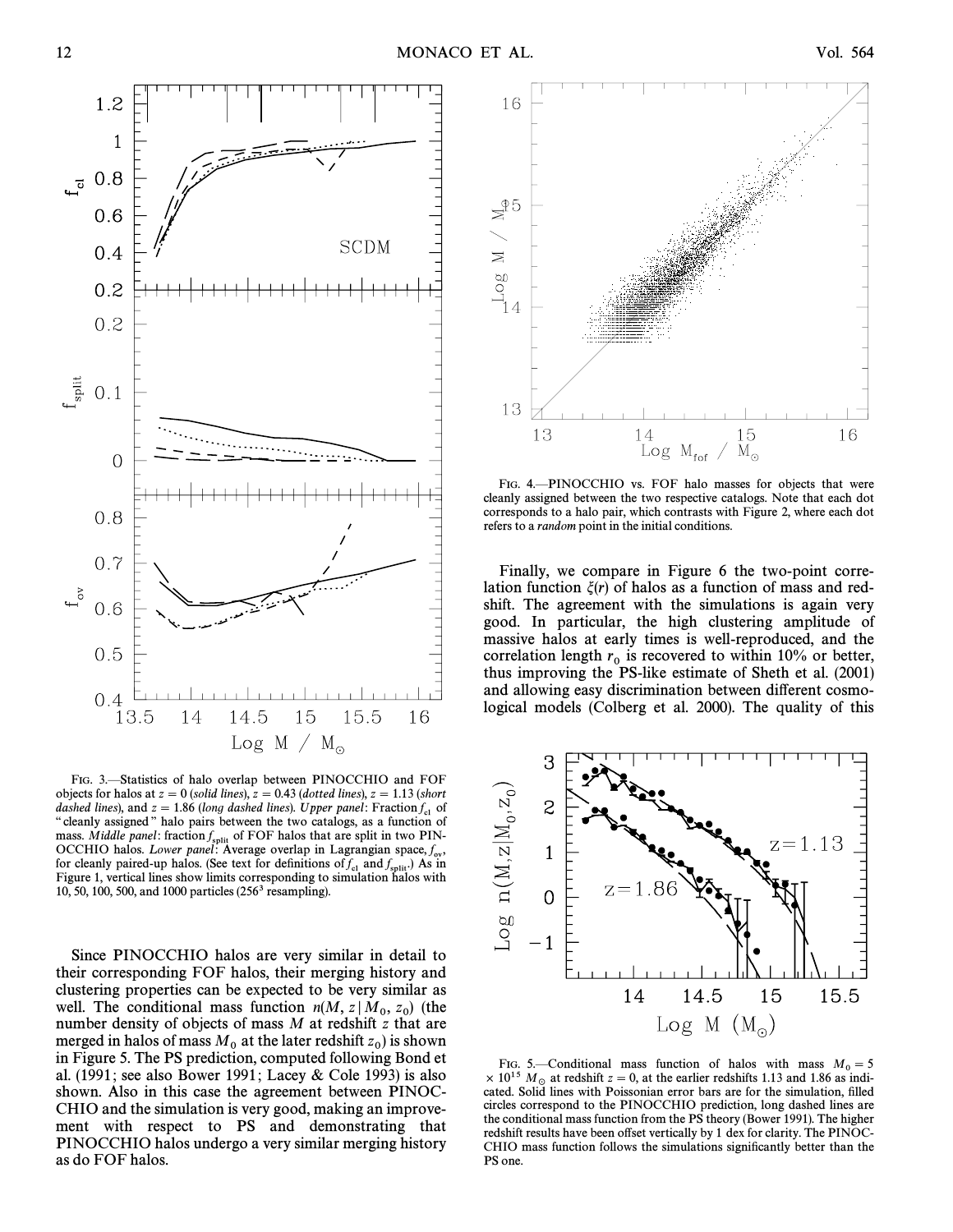

FIG. 6. Correlation functions for halos within a given mass range as a function of comoving separation  $R$  for the two redshifts indicated in the panels. Symbols refer to FOF selected halos, lines to PINOCCHIO halos. Mass ranges are  $10^{14} \le \log M/M_{\odot} \le 10^{14.5}$  (filled squares and full lines) and log  $M/M_{\odot} > 10^{14.5}$  (open squares and dashed lines respectively). Lower and log  $M/M_{\odot} \geq 10^{14.5}$  (open squares and dashed lines respectively). Lower mass curves have been offset vertically by 1 dex for clarity. The number of mass curves have been offset vertically by 1 dex for clarity. The number of contributing halos for the lower mass range is  $\approx 41 \times 10^3$  and  $12 \times 10^3$ (for increasing redshifts), for the higher mass range  $19 \times 10^3$  and  $0.5 \times 10^3$ .

agreement suggests that halo positions are well-estimated by  $PINOCCHIO$ ; we find that the one-dimensional rms error on the final positions is  $\sim 0.8$  h<sup>-1</sup> Mpc (smaller than the grid spacing), while velocities are recovered with a onedimensional rms of  $\sim$  150 km s<sup>-1</sup>.

- Audit, E., Teyssier, R., & Alimi, J. M. 1997, A&A, 325, 439 Benson, A. J., Cole, S., Frenk, C. S., Baugh, C. M., & Lacey, C. G. 2000, MNRAS, 311, 793
- 
- Bode, P., Bahcall, N. A., Ford, E. B., & Ostriker, J. P. 2001, ApJ, 551, 15 Bond, J. R., Cole, S., Efstathiou, G., & Kaiser, N. 1991, ApJ, 379, 440
- 
- Bond, J. R., & Myers, S. T. 1996a, ApJS, 103, 1
- ÈÈÈ. 1996b, ApJS, 103, 41
- Borgani, S., Coles, P., & Moscardini, L. 1994, MNRAS, 271, 223
- Bouchet, F. 1996, in Dark Matter in the Universe, ed. S. Bonometto et al. (Amsterdam : IOS), 565 Brown, M. L., Taylor, A. N., Hambly, N. C., & Dye, S. 2000, MNRAS,
- submitted (astro-ph/0009499)
- Buchert, T. 1996, in Dark Matter in the Universe, ed. S. Bonometto et al. (Amsterdam : IOS), 543
- Catelan, P. 1995, MŃRAS, 276, 115
- Colberg, J. M., et al. 2000, MNRAS, 319, 209
- Cole, S., Aragon-Salamanca, A., Frenk, C. S., Navarro, J. F., & Zepf, S. E. 1994, MNRAS, 271, 781
- Couchman, H.M.P. 1991, ApJ, 368, L23
- Crittenden, R. G., Natarajan, P., Pen, U., & Theuns, T. 2001, ApJ, 559, 552 Diaferio, A., Kau†mann, G., Colberg, J. M., & White, S. D. M. 1999,
- MNRAS, 307, 537

## 4. CONCLUSIONS

We have demonstrated that PINOCCHIO is able to accurately describe the evolution of clustering of halos as a function of mass. Therefore, when combined with semianalytical models for galaxy formation (White & Frenk 1991; Kauffmann, White, & Guiderdoni 1993; Cole et al 1994; Somerville & Primack 1999), PINOCCHIO can be used to reliably generate mock galaxy catalogs, with the correct evolution of galaxy clustering built in, while requiring orders of magnitude less computer time than numerical simulations. Easy and accurate production of large halo catalogues is invaluable for interpreting data and estimating errors from galaxy or galaxy cluster surveys ; for example, when studying galaxy bias (Diaferio et al. 1999 ; Benson et al. 2000), estimating power spectra (e.g., Efstathiou & Moody 2001), determining shear from weak lensing measurements (van Waerbeke et al. 1999 ; Wittman et al. 2000; Bacon, Refregier,  $\&$  Ellis 200; Kaiser, Wilson,  $\&$ Luppino 2000), or studying intrinsic galaxy alignments (Crittenden et al. 2001 ; Brown et al. 2000).

A more detailed and technical account of the code, suitable for those who wish to use it, will be given in a forthcoming paper (Monaco et al. 2001), while the ability of predicting halo merger histories beyond the progenitor mass function will be presented by Taffoni et al. (2001). A public version of PINOCCHIO is available.<sup>7</sup>

We thank Jasjeet Bagla, Stefano Borgani, Anatoly Klipin, Barbara Lanzoni, Sergei Shandarin, and Ravi Sheth for many discussions. N-body simulations were run at the ARSC and Pittsburg supercomputing centers. P. M. acknowledges support from MURST. T. T. acknowledges support from the "Formation and Evolution of Galaxies" network set up by the European Commission under contract ERB FMRX-CT96086 of its TMR program, and from PPARC for the award of postdoctoral fellowship. Research conducted in cooperation with Silicon Graphics/Cray Research utilizing the Origin 2000 supercomputer at DAMTP, Cambridge.

 $^7$  A public version of PINOCCHIO is available at the site http:// www.daut.univ.trieste.it/pinocchio.

## REFERENCES

- Efstathiou, G., Davis, M., White, S. D. M., & Frenk, C. S. 1985, ApJS, 57, 241
- Efstathiou, G., Frenk, C. S., White, S. D. M., & Davis, M. 1988, MNRAS, 235, 715
- Efstathiou, G., & Moody, S. 2001, MNRAS, 325, 1603
- Ghigna, S., Moore, B., Governato, F., Lake, G., Quinn, T., & Stadel, J.
- 2000, ApJ, 544, 616 Governato, F., Babul, A., Quinn, T., Tozzi, P., Baugh, C. M., Katz, N., & Lake, G. 1999, MNRAS, 307, 949 Jenkins, A., Frenk, C. S., White, S. D. M., Colberg, J.M., Cole, S., Evrard,
- A. E., Couchman, H. M. P., & Yoshida, N. 2001, MNRAS 321, 372
- Kaiser, N., Wilson, G., & Luppino, G.A. 2000, ApJL, submitted (astro-ph/0003338)
- Katz, N., Quinn, T., & Gelb, J. M. 1993, MNRAS, 265, 689
- Kauffmann, G., White, S. D. M., & Guiderdoni, B. 1993, MNRAS, 264, 201<br>Lacey, C., & Cole, S. 1993, MNRAS, 262, 627

Lanzoni, B., Mamon, G. A., & Guiderdoni, B. 2000, MNRAS, 312, 781 Lee, J., & Shandarin, S.F. 1998, ApJ, 500, 14

- 
- Monaco, P. 1995, ApJ, 447, 23
- . 1997, MŃRAŚ, 287, 753
- ÈÈÈ. 1998, Fundam. Cosm. Phys., 19, 153
- Monaco, P., & Murante, G. 2000, Phys. Rev. D, 60, 0635XX